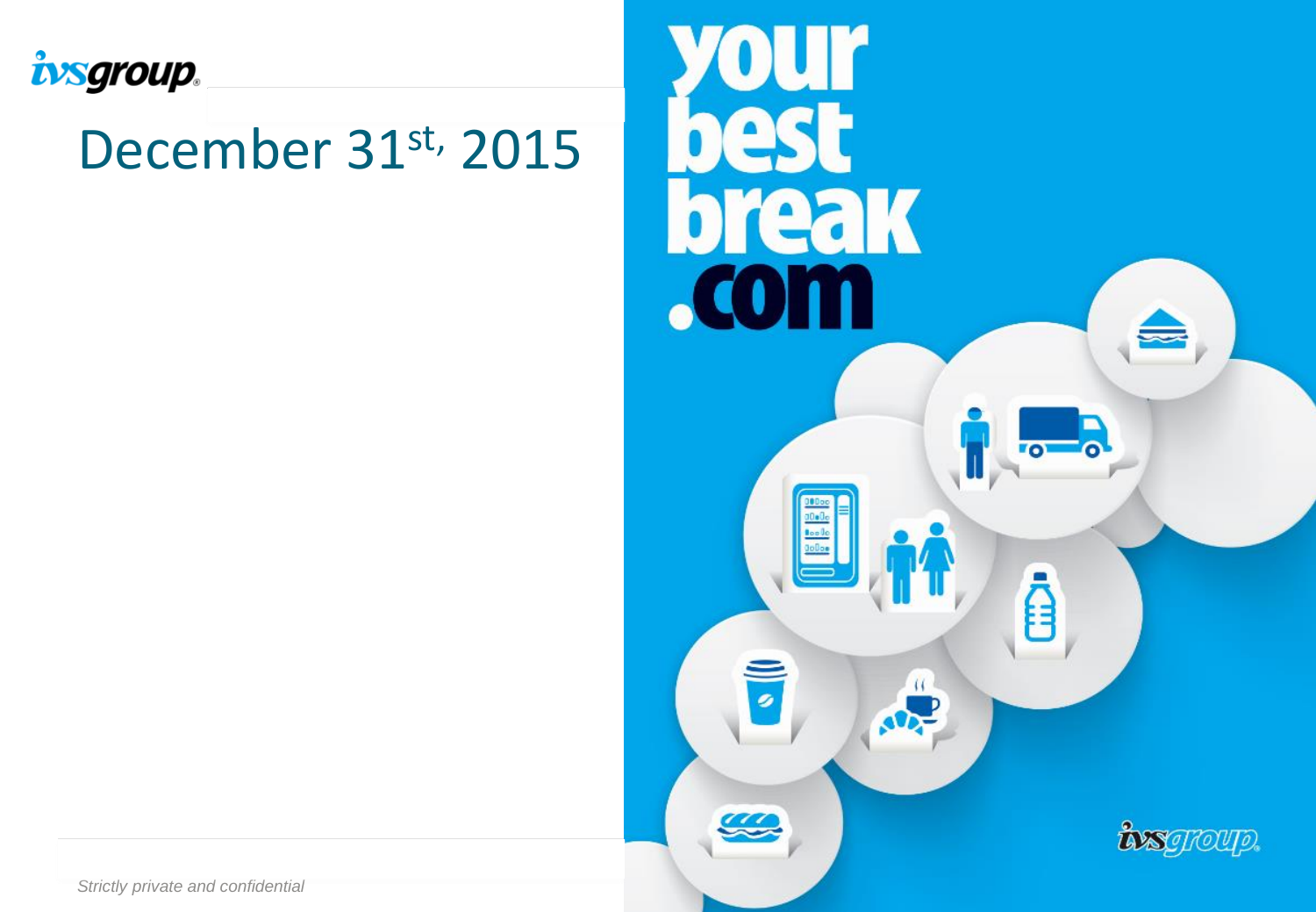

This presentation is being shown to you solely for your information and may not be reproduced, distributed to *any other person or published, in whole or in part, for any purpose.*

*The information in this presentation could include forward-looking statements which are based on current expectations and projections about future events. These forward-looking statements are subject to risks, uncertainties and assumptions about the Company and its subsidiaries and investments. Including, among other things, the development of its business, trends in its operating industry, and future capital expenditures and acquisitions. In light of these risks, uncertainties and assumptions, the events in the forward-looking statements may not occur. No one undertakes to publicly update or revise any such forward-looking statements.*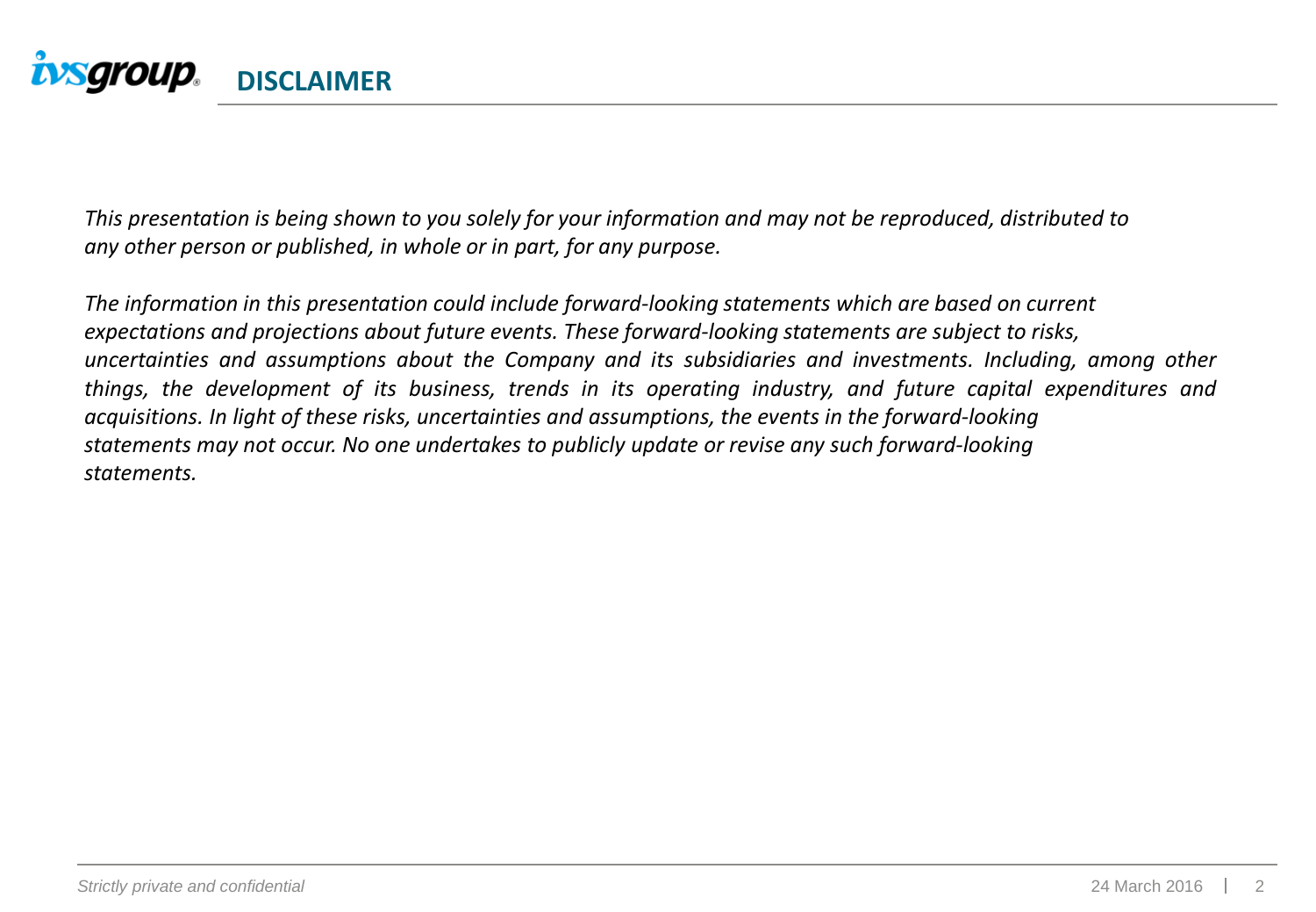#### **i**VSGroup. [D](http://www.ivsgroup.it/index.asp)ecember 31<sup>st</sup>, 2015 – INCOME STATEMENTS

| € '000                                                 | Q4 2015   |       | Q4 2014 Restated | Δ%     |        |
|--------------------------------------------------------|-----------|-------|------------------|--------|--------|
| Value of production                                    | 347,687   | 100%  | 321,578          | 100%   | 8%     |
| COGS                                                   | (79, 934) | (23%) | (75, 711)        | (24%)  | 6%     |
| Service costs                                          | (37, 914) | (11%) | (37, 584)        | (12%)  | 1%     |
| Personnel costs                                        | (93, 872) | (27%) | (92, 463)        | (29%)  | 2%     |
| Other operating costs                                  | (55, 237) | (16%) | (51,026)         | (16%)  | 8%     |
| Capital gains on property disposal                     | 214       | 0%    | 481              | 0%     | (55%)  |
| Other non-recurring income (expenses)                  | (931)     | 0%    | (1, 110)         | 0%     |        |
| <b>EBITDA Adjusted</b>                                 | 80,013    | 23%   | 64,165           | 20%    | 24.7%  |
| Margin (%)                                             | 23.0%     |       | 20.0%            |        |        |
| D&A                                                    | (39, 468) | (11%) | (38, 511)        | (12%)  | 2%     |
| <b>EBIT Adjusted</b>                                   | 40,545    | 12%   | 25,654           | 8%     | 58%    |
| Margin (%)                                             | 11.7%     |       | 8.0%             |        |        |
| Income/Expenses non-recurring or exceptional in nature | (31,950)  | 9%    | (3, 280)         | 1%     | 874%   |
| <b>EBIT</b>                                            | 8,595     | 2%    | 22,373           | 7%     | (62%)  |
| Financial income/(expenses)                            | (31, 258) | 9%    | (18, 967)        | 6%     | 65%    |
| Changes in derivatives                                 | 3,758     | 1%    | 1,961            | 1%     | 92%    |
| Other (taxes and other)                                | 628       | (0%)  | (2,306)          | 1%     | (127%) |
| Minorities                                             | (1, 172)  | 0%    | (1, 346)         | 0%     | (13%)  |
| <b>NET RESULT</b>                                      | (19, 449) | (6%)  | 1,716            | 1% n.r |        |
| Adjustments (extraordinary costs)                      | 34,647    | 10%   | 1,434            | 0%     | n.r    |
| <b>NET RESULT Adjusted</b>                             | 15,198    | 4%    | 3,150            | 1% n.r |        |

*Note: EBITDA Adj, EBIT Adj and Net Result Adj removes non-recurring costs considered exceptional in nature, like – among others – the charges related to the provision for risk accrued in connection to IAA investigations, the impact of changes in fair value of warrants and the extraordinary financial items related to the call price for the entire redemption of Senior Secure Notes due 2020. The adjustment is net of tax impact on the above mentioned items equal to EUR 3,911 thousand). For the purpose of the calculation of the leverage ratio following the definitions of the Bond Indenture, further adjustments should be made.*

o **Costs of services** : increased of EUR 331 thousand (+0.9%) but decreased in percentage of revenues of 0.8%: the growth is mainly due to the acquisitions finalized in previous year.

o **Personnel costs** : increased of EUR 1,409 thousand (+1.5%) but decreased in percentage of revenues of 1.8% due to the connected savings and synergies related to the actions started in 2014 and finalized to reduce the personnel cost in existing branches, mixed with conclusion of integration process of personnel acquired in previous year.

o **Other Operating Expenses** : increased of EUR 4,211 thousand, (+8.3%) but remained stable in the percentage on revenues. The growth is mainly due to the increase of redevances (from EUR 35,633 thousand in 4Q2014 to EUR 40,337 thousand in Q42015 for

acquisitions' effects).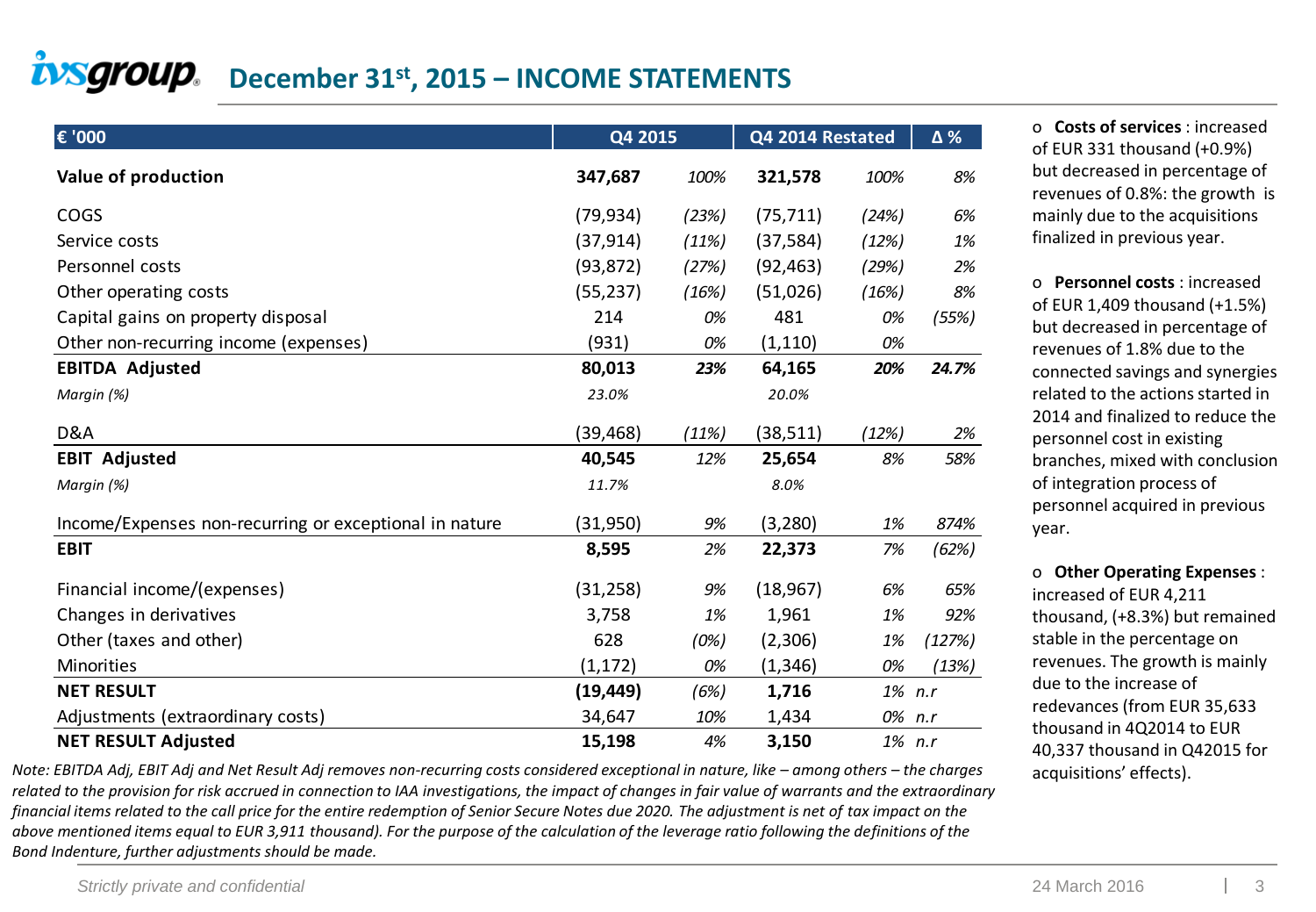#### *ivsgroup.* **December 31st, 2015 – PRICE / VOLUME TREND**

EBITDA Adj increased of EUR 15,848 (+24.7%).

**IVS** Group increased sales from vending by 7.9% (increased by 1.9% excluding acquisitions and disposals), increased the number of vends by 5.9% (decreased by 0.3% excluding the last 24 months acquisitions and disposal effects) and increased the ASP by 0.84 EUR/cent (corresponding to 1.9%) in comparison with the same period last year.

**Acquisition Rate is still greater than Churn rate.** 





**CHURN RATE\*** is the ratio between:

- $\bullet$  Vends made in the previous Q by the clients which were lost by IVS during the  $Q$ :
- ♦ Total Vends of the previous Q

**ACQUISITION RATE\*** is the ratio between:

- $\bullet$  Vends made in the current Q by the clients which became clients in the previous Q (ramp-up period of 1-2 months is usual in this business):
- Total Vends of the current Q, net of clients acquired in the previous and current Q.

\*as defined by IVS

*Note: Acquisitions of corporates or going-concerns excluded.*

*Strictly private and confidential* 4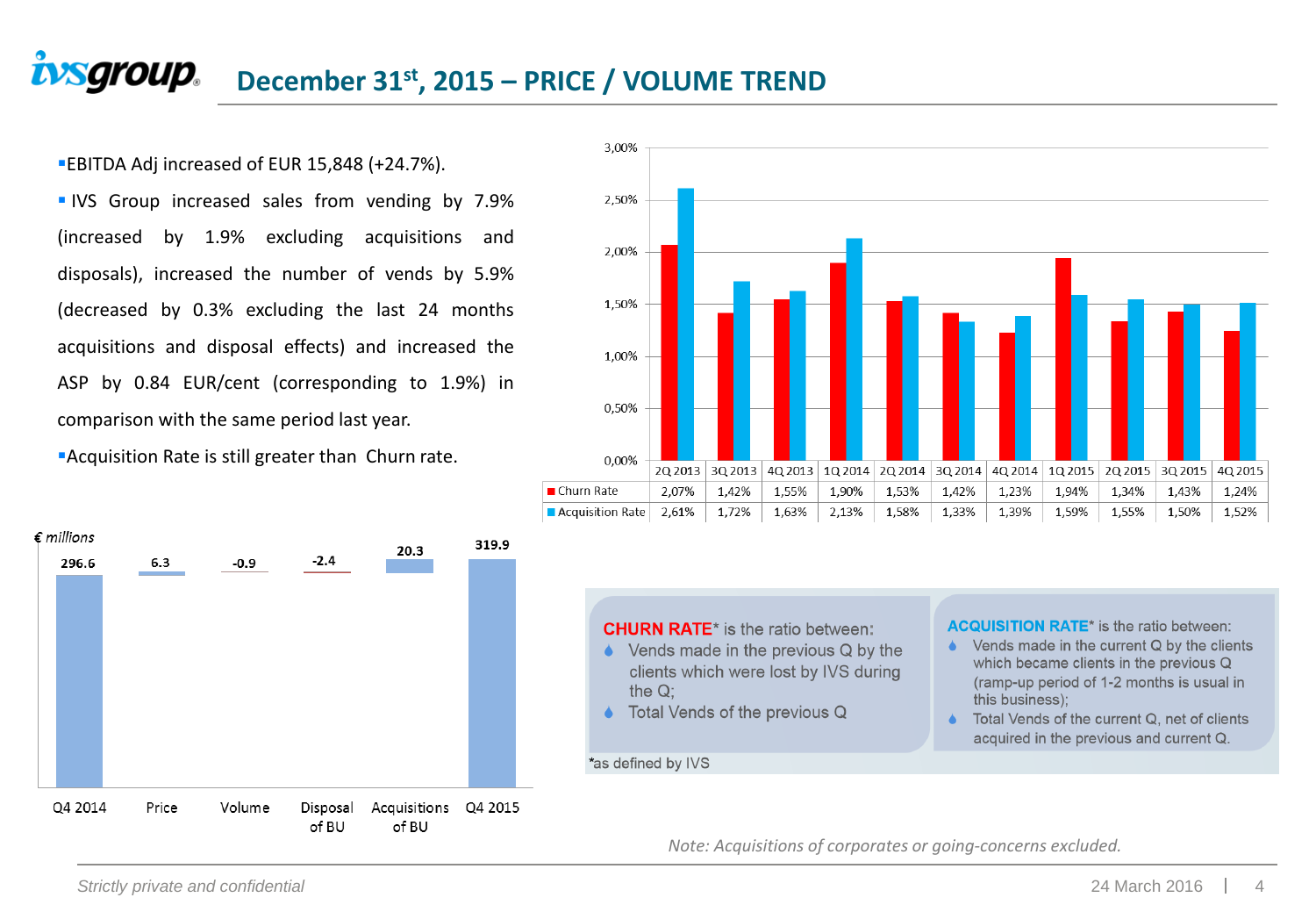| <b>FINANCIAL STATEMENTS</b>          |         |         |  |  |  |  |  |  |  |  |
|--------------------------------------|---------|---------|--|--|--|--|--|--|--|--|
| € '000                               | 2015    | 2014    |  |  |  |  |  |  |  |  |
| Intangible assets                    | 391,874 | 385,982 |  |  |  |  |  |  |  |  |
| Tangible Assets                      | 155,933 | 154,482 |  |  |  |  |  |  |  |  |
| Other non-current assets             | 22,660  | 30,692  |  |  |  |  |  |  |  |  |
| <b>Total Non-Current Assets</b>      | 570,466 | 571,156 |  |  |  |  |  |  |  |  |
| Cash and cash equivalents            | 338,329 | 105,232 |  |  |  |  |  |  |  |  |
| Other current assets                 | 82,313  | 70,476  |  |  |  |  |  |  |  |  |
| <b>Total Current Assets</b>          | 420,642 | 175,708 |  |  |  |  |  |  |  |  |
| <b>TOTAL ASSETS</b>                  | 991,108 | 746,864 |  |  |  |  |  |  |  |  |
| Equity owners of the parent          | 266,586 | 287,395 |  |  |  |  |  |  |  |  |
| Equity non-controlling interests     | 7,403   | 5,677   |  |  |  |  |  |  |  |  |
| <b>Total Shareholders' Equity</b>    | 273,989 | 293,072 |  |  |  |  |  |  |  |  |
| Non-current financial liabilities    | 256,898 | 278,958 |  |  |  |  |  |  |  |  |
| Other non-current liabilities        | 28,246  | 38,391  |  |  |  |  |  |  |  |  |
| <b>Total Non-Current Liabilities</b> | 285,144 | 317,349 |  |  |  |  |  |  |  |  |
| Current financial liabilities        | 323,680 | 55,170  |  |  |  |  |  |  |  |  |
| Other current liabilities            | 108,295 | 81,273  |  |  |  |  |  |  |  |  |
| <b>Total Current Liabilities</b>     | 431,975 | 136,443 |  |  |  |  |  |  |  |  |
| <b>TOTAL EQUITY AND LIABILITIES</b>  | 991,108 | 746,864 |  |  |  |  |  |  |  |  |

#### **€ '000 2015 2014** Cash and current financial assets 347,993 110,002 Current financial debt (323,920) (59,169) Non-current financial debt (256,898) (278,958) Non-current financial assets 2,009 9,691 **Net financial position (230,816) (218,434) NET FINANCIAL POSITION**

| <b>CASH FLOW</b>                      |           |           |  |  |  |  |  |  |
|---------------------------------------|-----------|-----------|--|--|--|--|--|--|
| 1€ '000                               | 2015      | 2014      |  |  |  |  |  |  |
| <b>Opening Cash</b>                   | 105,232   | 89,188    |  |  |  |  |  |  |
| Cash flows from operating activities  | 48,308    | 52,795    |  |  |  |  |  |  |
| Cash flows from investing activities: | (46, 245) | (77, 349) |  |  |  |  |  |  |
| Capex net from disposal               | (27, 746) | (32, 248) |  |  |  |  |  |  |
| <b>Business combination</b>           | (21, 295) | (43, 170) |  |  |  |  |  |  |
| Changes in financial assets           | 2,796     | (1, 931)  |  |  |  |  |  |  |
| Cash flows from financing activities: | 231,034   | 40,598    |  |  |  |  |  |  |
| Change in cash and cash equivalents:  | 233,097   | 16,044    |  |  |  |  |  |  |
| <b>Closing Cash</b>                   | 338,329   | 105,232   |  |  |  |  |  |  |

Cash Flow: the variation in cash flow operating activities is principally due to the increase in receivables from the client related to the start of a new business in *the railways sector, to anticipated payments to suppliers and to the normalization of VAT credit.*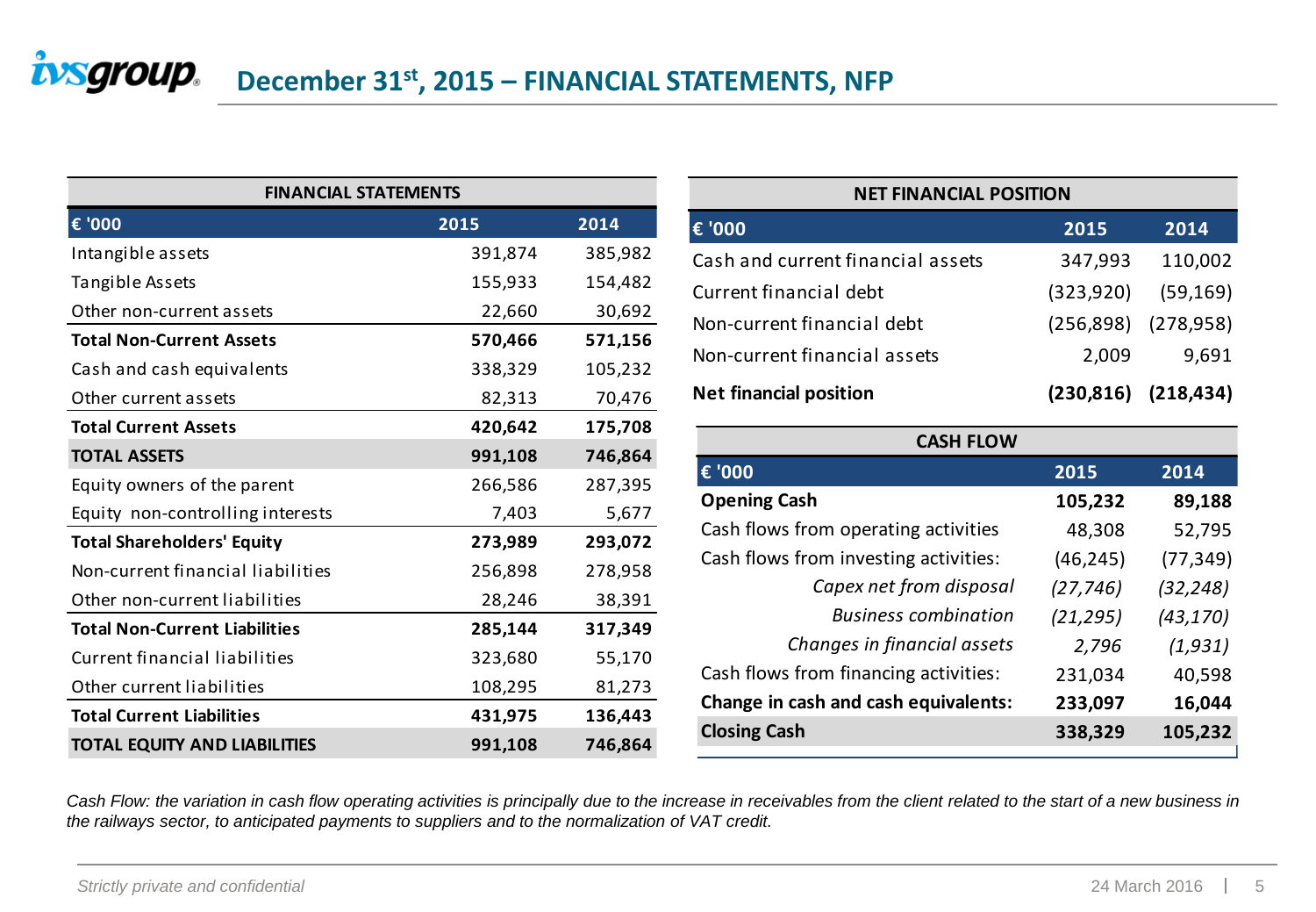#### ivsgroup. **December 31st , 2015 – MACROECONOMIC VIEW**

| <b>Data</b>               | <b>Update as</b> | <b>IVS view</b> | <b>Comment</b>                                                                                                                                                                                              | <b>Source</b>        |
|---------------------------|------------------|-----------------|-------------------------------------------------------------------------------------------------------------------------------------------------------------------------------------------------------------|----------------------|
| <b>Hours worked</b>       | 4Q 2015          |                 | The number of hours worked in Italy during the 4th quarter of 2015 increased by 0.43%, if<br>compared to the third quarter of 2015, and increased by 0.12%, if compared to the fourth<br>quarter of 2014    | <b>ISTAT</b>         |
| People employed           | 4Q 2015          |                 | The number of people employed in Italy in 4th quarter 2015 increased by 1.27% in<br>comparison with 4th quarter 2014 and increased about 0.16% compared to the previous<br>lone.                            | <b>ISTAT</b>         |
| <b>Employment rate</b>    | 4Q 2015          |                 | The average employment rate in 4th quarter 2015 in Italy was 56.68%, which is higher<br>than fourth quarter 2014 (55.73%). It seems continued a slight upturn                                               | <b>ISTAT</b>         |
| Confidence index on firms | 4Q 2015          |                 | The value of the index in Dec 2015 is higer than in Dec 2014 (103.9 vs 99.6) but the trend<br>in the quarter is decreasing.                                                                                 | <b>ISTAT</b>         |
| <b>Prices</b>             | 4Q 2015          |                 | General prices trend is close to 0% (0% from Dec 2015 to Nov 2015 and 0.1% since Dec<br>2014). Prices of food increased (1.1%) in the same yearly period while the prices of<br>transport are lower (-1.7%) | <b>ISTAT</b>         |
| Climate                   | 4Q 2015          |                 | The avarage daily temperature in Q4 2015 are quite similar than the ones in Q4 2014,<br>while the rain trend is lower than Q4 2014.                                                                         | www.wunderground.com |
|                           |                  |                 | .                                                                                                                                                                                                           |                      |

KEY: Positive index for the Italian economy and for IVS business

Light positive/negative index for the Italian economy and for IVS business

Negative index for the Italian economy and for IVS business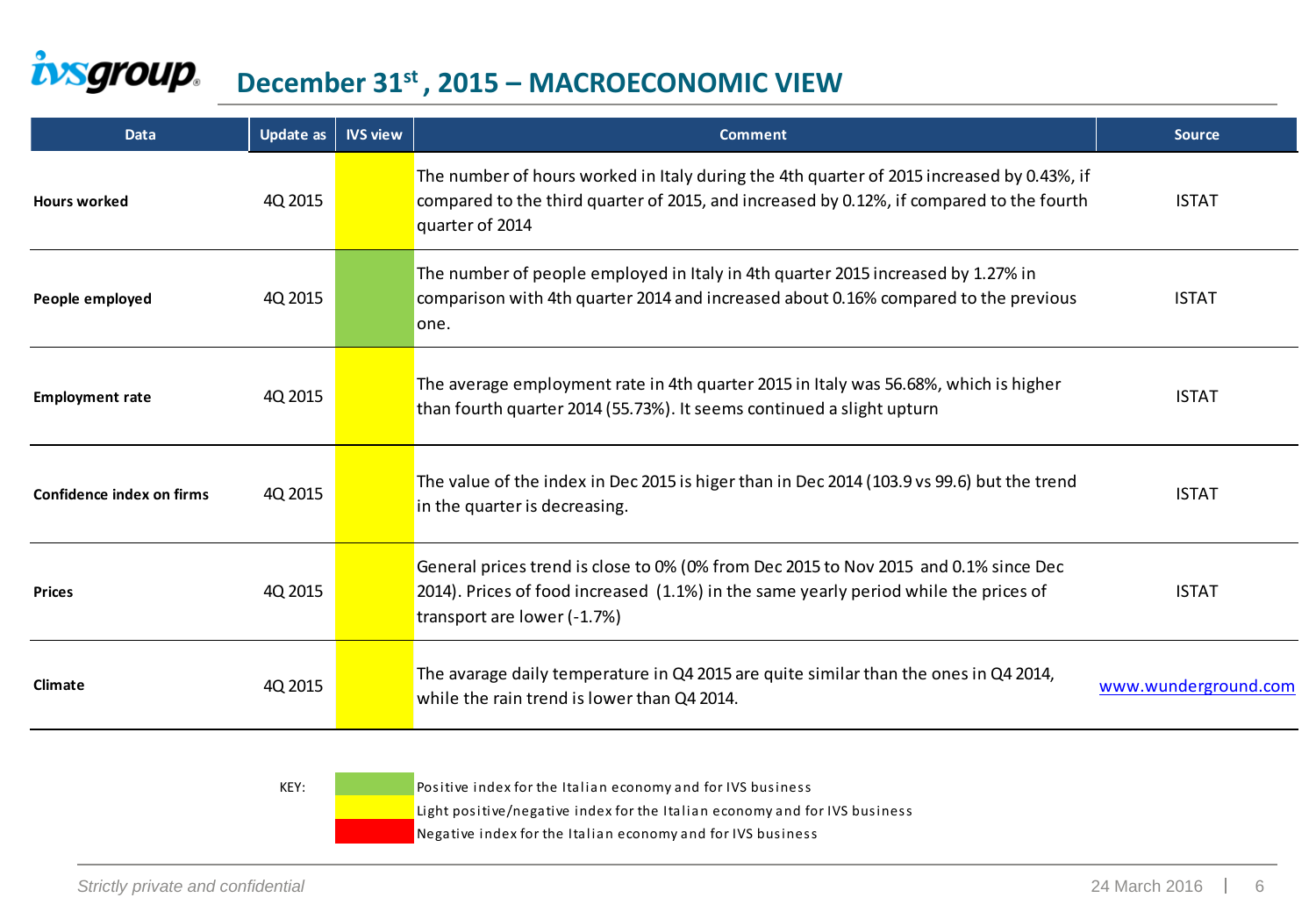### **i**VSgroup. December 31<sup>st</sup>, 2015 – VALUE OF PRODUCTION

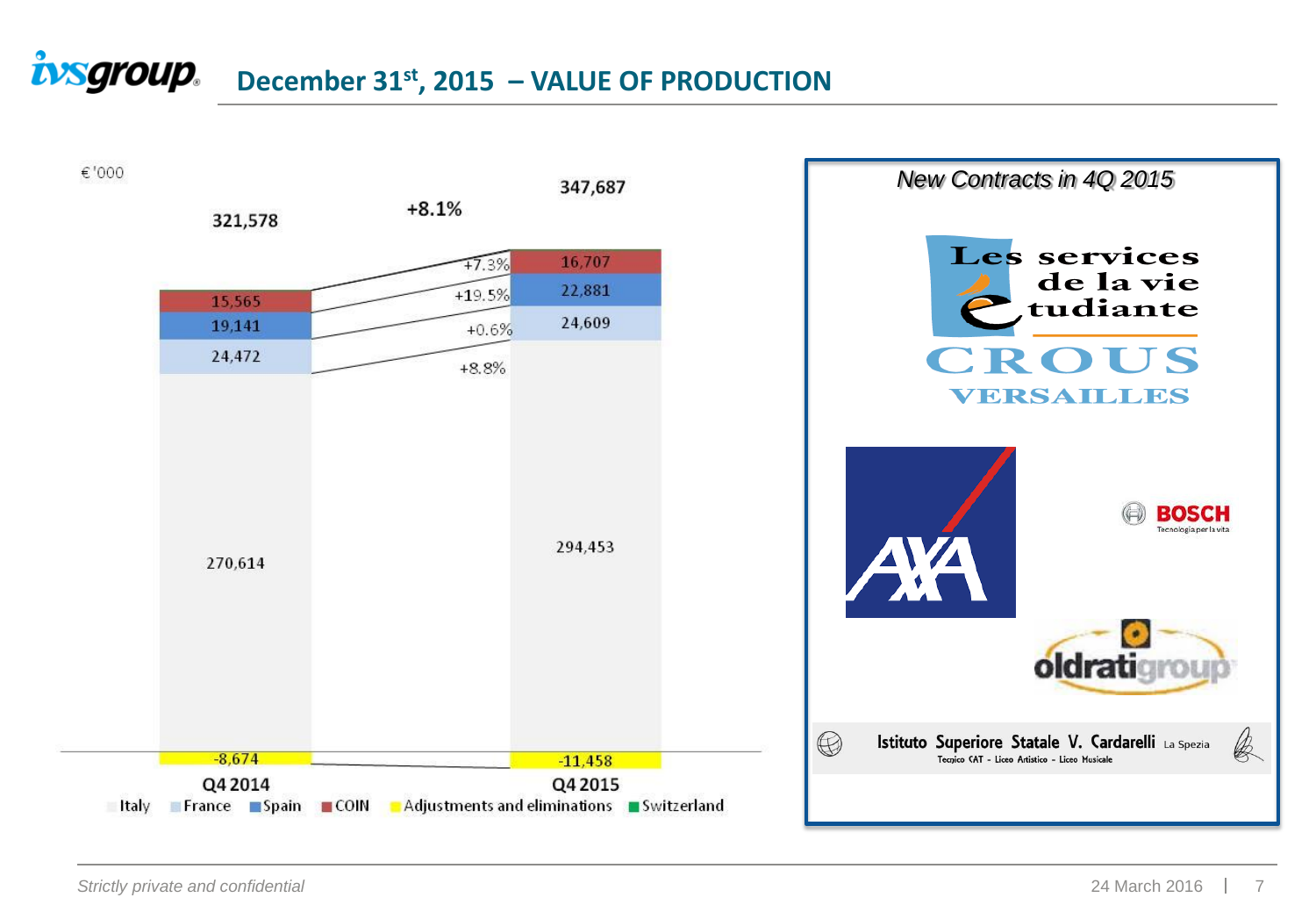## **i**VSgroup. December 31<sup>st</sup>, 2015 – KPIs

|                                                | Year   |        |        |        |  |  |  |  |
|------------------------------------------------|--------|--------|--------|--------|--|--|--|--|
| <b>KPI</b>                                     | 2012   | 2013   | 2014   | 2015   |  |  |  |  |
| <b>Business days</b>                           | 238    | 238    | 238    | 238    |  |  |  |  |
| Units sold (millions)                          | 634    | 645    | 656    | 695    |  |  |  |  |
| Sales per business day ( $\epsilon$ thousands) | 1,156  | 1,199  | 1,248  | 1,344  |  |  |  |  |
| Average price ( $\epsilon$ cents)              | 43.29  | 44.27  | 45.20  | 46.04  |  |  |  |  |
| % of Technical calls resolved within 8 hours   | 88%    | 90%    | 91%    | 91%    |  |  |  |  |
| N° Vending Machines (thousands)                | 144    | 148    | 153    | 150    |  |  |  |  |
| of which OCS segment                           | 43     | 50     | 49     | 45     |  |  |  |  |
| EBITDA Adjusted (€000)                         | 60,750 | 63,737 | 64,165 | 80,013 |  |  |  |  |
| EBITDA Adjusted per business day $(6000)$      | 256    | 268    | 270    | 336    |  |  |  |  |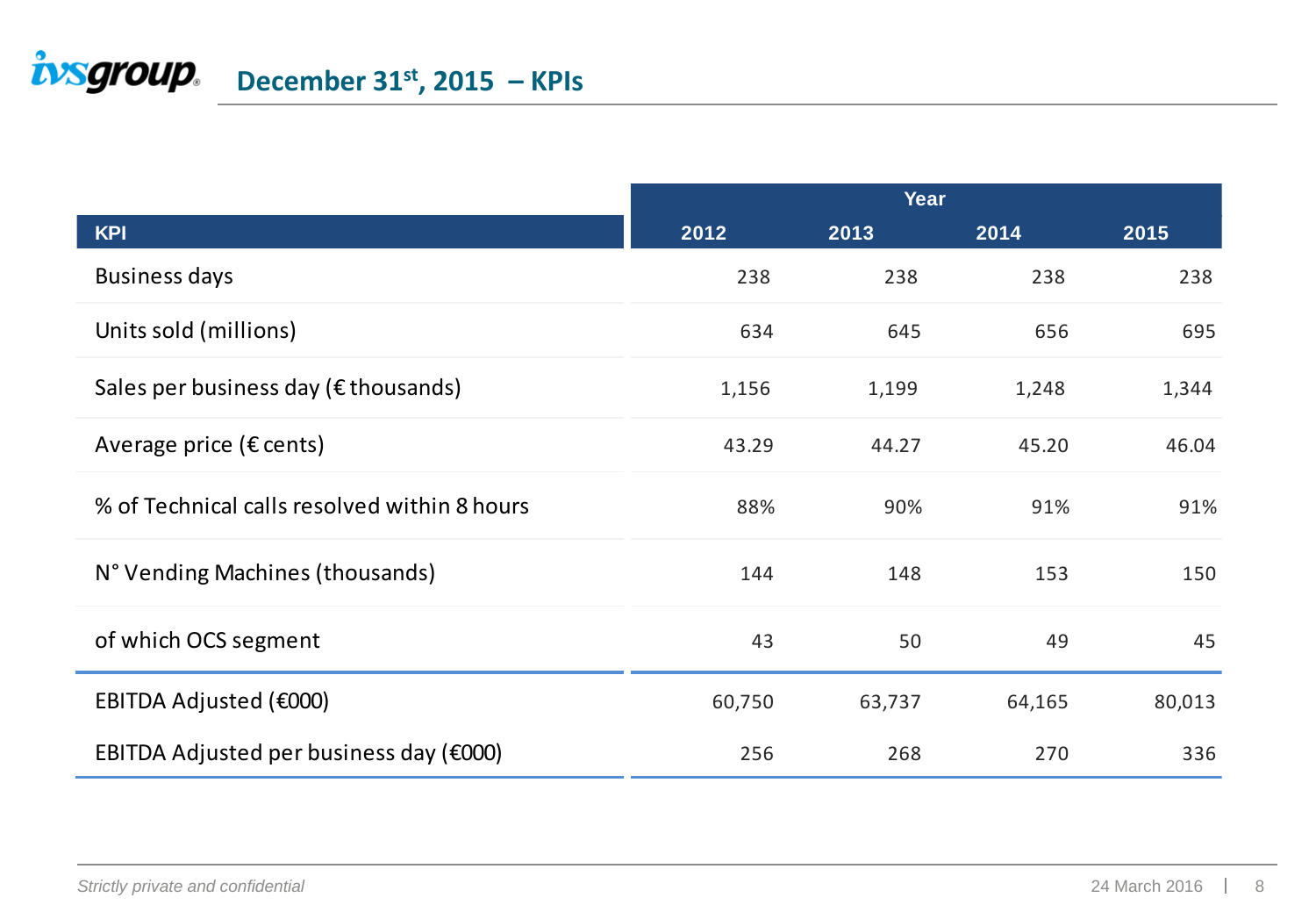# $\frac{1}{2}$ *December* 31<sup>st</sup>, 2015 – VENDING SECTOR

| wsgrvup.                                      | December 31 <sup>31</sup> , 2015 - VENDING SECTOR |           |           |             |            |                        |           |           |                |            |
|-----------------------------------------------|---------------------------------------------------|-----------|-----------|-------------|------------|------------------------|-----------|-----------|----------------|------------|
|                                               |                                                   |           |           |             |            |                        |           |           |                |            |
|                                               |                                                   |           |           |             |            |                        |           |           |                |            |
|                                               |                                                   |           | Q4 2015   |             |            |                        |           | Q4 2014   |                |            |
|                                               | $\mathsf{I}\mathsf{T}$                            | <b>FR</b> | <b>SP</b> | <b>SW</b>   | <b>TOT</b> | $\mathsf{I}\mathsf{T}$ | <b>FR</b> | <b>SP</b> | <b>SW</b>      | <b>TOT</b> |
| Business days                                 | 238.5                                             | 239.5     | 230.0     | 250.0       | 238.0      | 238.0                  | 239.0     | 232.0     | 228.0          |            |
| Units sold (thousands)                        | 592,384                                           | 49,431    | 52,377    | 668         | 694,860    | 558,112                | 51,167    | 46,190    | 685            | 656,154    |
| Units sold per business day (thousands)       | 2,484                                             | 206       | 228       | 3           | 2,920      | 2,345                  | 214       | 199       | 3              |            |
| Sales (€ thousand)                            | 273,531                                           | 23,576    | 22,317    | 494         | 319,918    | 253,375                | 23,928    | 18,842    | 459            |            |
| Sales per business day ( $\epsilon$ thousand) | 1,147                                             | 98        | 97        | $\mathbf 2$ | 1,344      | 1,065                  | 100       | 81        | $\overline{2}$ |            |
| Average price (€ cents)                       | 46.17                                             | 47.69     | 42.61     | 73.89       | 46.04      | 45.40                  | 46.77     | 40.79     | 67.00          |            |
| Δ% Business days                              | 0.2%                                              | 0.2%      | (0.9%     | 9.6%        | 0.1%       |                        |           |           |                |            |
| Δ% Units sold                                 | 6.1%                                              | (3.4%)    | 13.4%     | (2.5%)      | 5.9%       |                        |           |           |                |            |
| ∆% Units sold per business day                | 5.9%                                              | (3.6%)    | 14.4%     | (11.0%)     | 5.8%       |                        |           |           |                |            |
| ∆% Sales                                      | 8.0%                                              | (1.5%)    | 18.4%     | 7.6%        | 7.9%       |                        |           |           |                |            |
| ∆% Sales per business day                     | 7.7%                                              | (1.7%)    | 19.5%     | (1.8%)      | 7.7%       |                        |           |           |                |            |
| ∆% Average price                              | 1.7%                                              | 2.0%      | 4.5%      | 10.3%       | 1.9%       |                        |           |           |                |            |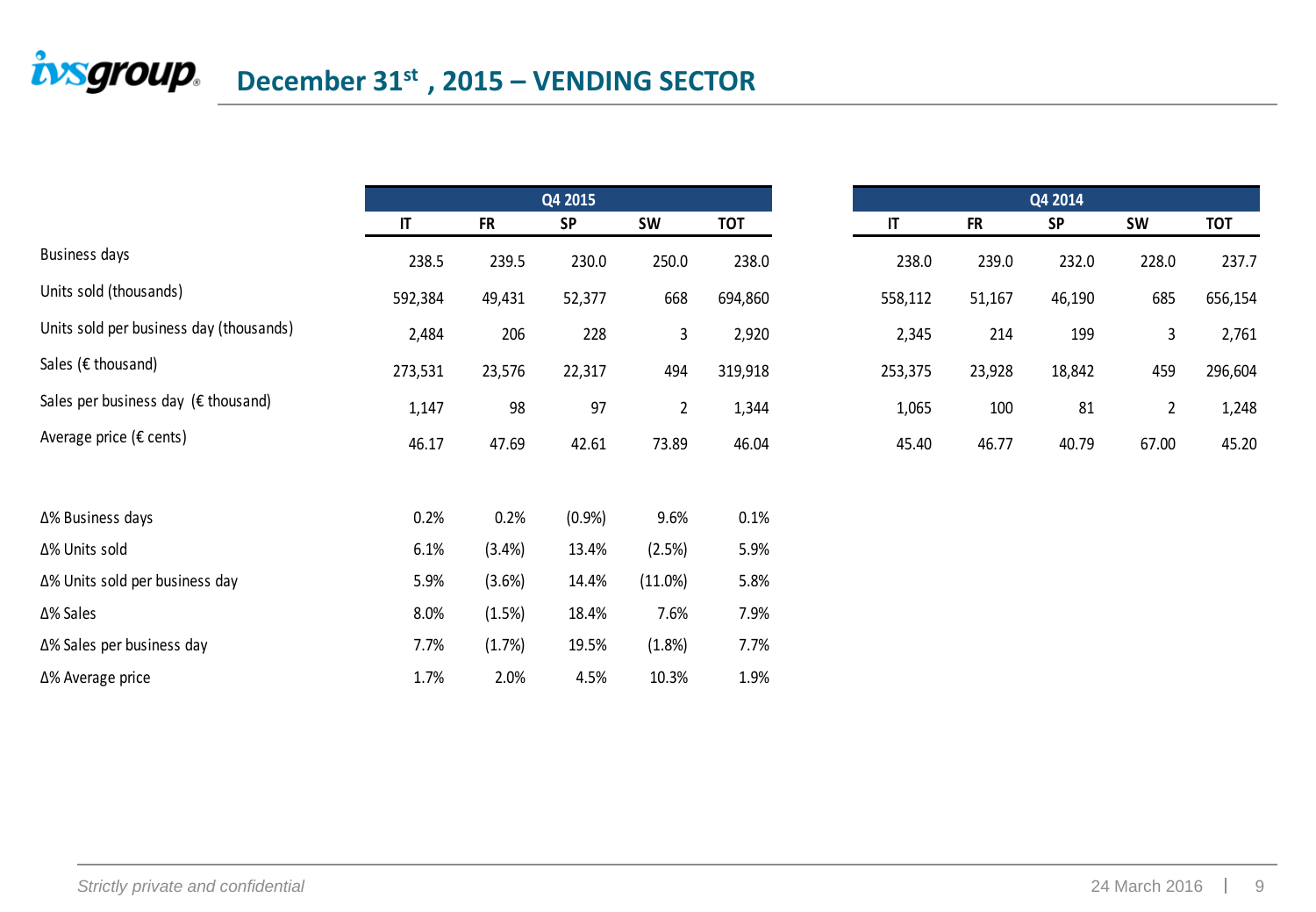## **i**VSgroup. December 31<sup>st</sup>, 2015 – VENDING SECTOR & COIN DIVISION

| <b>Vending Sector</b>                    |           |        | <b>First Quarter</b> |        |           |           |           |        | <b>Second Quarter</b> |        |           |              |
|------------------------------------------|-----------|--------|----------------------|--------|-----------|-----------|-----------|--------|-----------------------|--------|-----------|--------------|
|                                          | 2015      |        | 2014                 |        | Variation |           |           | 2015   | 2014                  |        | Variation |              |
| Vends (number)                           | 174,170   |        | 160,149              |        | 14,021    | 8.8%      | 177,860   |        | 168,878               |        | 8,982     | 5.3%         |
| Value of production                      | 81,493    | 100.0% | 74,366               | 100.0% | 7,127     | 9.6%      | 85,807    | 100.0% | 80,151                | 100.0% | 5,656     | 7.1%         |
| Operating costs                          | (62, 814) | 77.1%  | (60, 334)            | 81.1%  | (2,480)   | 4.1%      | (65,087)  | 75.9%  | (63, 640)             | 79.4%  | (1, 447)  | 2.2%         |
| Ebitda Adjusted                          | 18,679    | 22.9%  | 14,032               | 18.9%  | 4,647     | 33.1%     | 20,720    | 24.1%  | 16,511                | 20.6%  | 4,209     | 25.5%        |
| Other non-recurring<br>income/(expenses) | (621)     | 0.8%   | (109)                | 0.1%   | (512)     | 470.0%    | (946)     | 1.1%   | (798)                 | 1.0%   | (148)     | 18.5%        |
| Ebitda                                   | 18,058    | 22.2%  | 13,923               | 18.7%  | 4,135     | 29.7%     | 19,774    | 23.0%  | 15,713                | 19.6%  | 4,061     | 25.8%        |
| Depreciation and amortization            | (9,536)   | 11.7%  | (9, 496)             | 12.8%  | (40)      | 0.4%      | (9,301)   | 10.8%  | (9,355)               | 11.7%  | (54)      | 0.6%         |
| <b>Ebit</b>                              | 8,522     | 10.5%  | 4,427                | 6.0%   | 4,095     | 92.5%     | 10,473    | 12.2%  | 6,358                 | 7.9%   | 4,115     | 64.7%        |
|                                          |           |        | <b>Third Quarter</b> |        |           |           |           |        | <b>Fourth Quarter</b> |        |           |              |
|                                          |           | 2015   |                      | 2014   |           | Variation |           | 2015   |                       | 2014   |           | Variation    |
| Vends                                    | 162,597   |        | 152,679              |        | 9,918     | 6.5%      | 180,233   |        | 174,449               |        | 5,784     | 3.3%         |
| Value of production                      | 80,629    | 100.0% | 73,723               | 100.0% | 6,906     | 9.4%      | 88,443    | 100.0% | 81,132                | 100.0% | 7,311     | 9.0%         |
| Operating costs                          | (63, 166) | 78.3%  | (60, 834)            | 82.5%  | (2, 332)  | 3.8%      | (69, 708) | 78.8%  | (64, 139)             | 79.1%  | (5,569)   | 78.7%        |
| Ebitda Adjusted                          | 17,463    | 21.7%  | 12,889               | 17.5%  | 4,574     | 35.5%     | 18,735    | 21.2%  | 16,993                | 20.9%  | 1,742     | 10.3%        |
| Other non-recurring<br>income/(expenses) | (820)     | 1.0%   | (931)                | 1.3%   | 111       | (11.9%)   | (29, 473) | 33.3%  | (1, 302)              | 1.7%   | (28, 171) | 32163.7<br>% |
| Ebitda                                   | 16,643    | 20.6%  | 11,958               | 16.2%  | 4,685     | 40.4%     | (10, 738) | 12.1%  | 15,691                | 19.2%  | (26, 429) | 168.4%       |
| Depreciation and amortization            | (9,665)   | 12.0%  | (9,309)              | 12.6%  | (356)     | 3.8%      | (10, 130) | 11.5%  | (9,688)               | 12.1%  | (442)     | 4.6%         |
| Ebit                                     | 6,978     | 8.7%   | 2,649                | 3.6%   | 4,329     | 163.4%    | (20, 868) | 23.6%  | 6,003                 | 7.1%   | (26, 871) | 447.6%       |

| <b>Coin Division</b>                                   | <b>First Quarter</b> |                          | <b>Second Quarter</b> |          | <b>Third Quarter</b> |         | <b>Fourth Quarter</b> |         |
|--------------------------------------------------------|----------------------|--------------------------|-----------------------|----------|----------------------|---------|-----------------------|---------|
| (thousand of Euro)                                     | 2015                 | 2014                     | 2015                  | 2014     | 2015                 | 2014    | 2015                  | 2014    |
| <b>Total Revenue</b>                                   | 3,693                | 3.783                    | 4,312                 | 4,106    | 4,213                | 3,893   | 4,489                 | 3,783   |
| Operating costs                                        | (2,990)              | (2, 851)                 | (3, 197)              | (2, 852) | (2,795)              | (2,872) | (3, 322)              | (3,243) |
| <b>Ebitda Adjusted</b>                                 | 703                  | 932                      | 1,115                 | 1,254    | 1,418                | 1.020   | 1,167                 | 540     |
| Income/(expences) non-recurr, and except. In<br>nature | (40)                 | $\overline{\phantom{0}}$ | 3                     | (67)     | (57)                 |         |                       | (81)    |
| <b>EBITDA</b>                                          | 663                  | 932                      | 1,118                 | 1,187    | 1,361                | 1,022   | 1,167                 | 459     |
| % Ebitda Adj / Total Revenue                           | 19%                  | 25%                      | 26%                   | 31%      | 34%                  | 26%     | 26%                   | 14%     |
| Depreciation and amortisation                          | (174)                | (171)                    | (216)                 | (183)    | (214)                | (154)   | (233)                 | (162)   |
| Ebit                                                   | 489                  | 761                      | 902                   | 1,004    | 1,147                | 868     | 934                   | 297     |
| %Ebit / Total Revenue                                  | 13%                  | 20%                      | 21%                   | 24%      | 27%                  | 22%     | 21%                   | 8%      |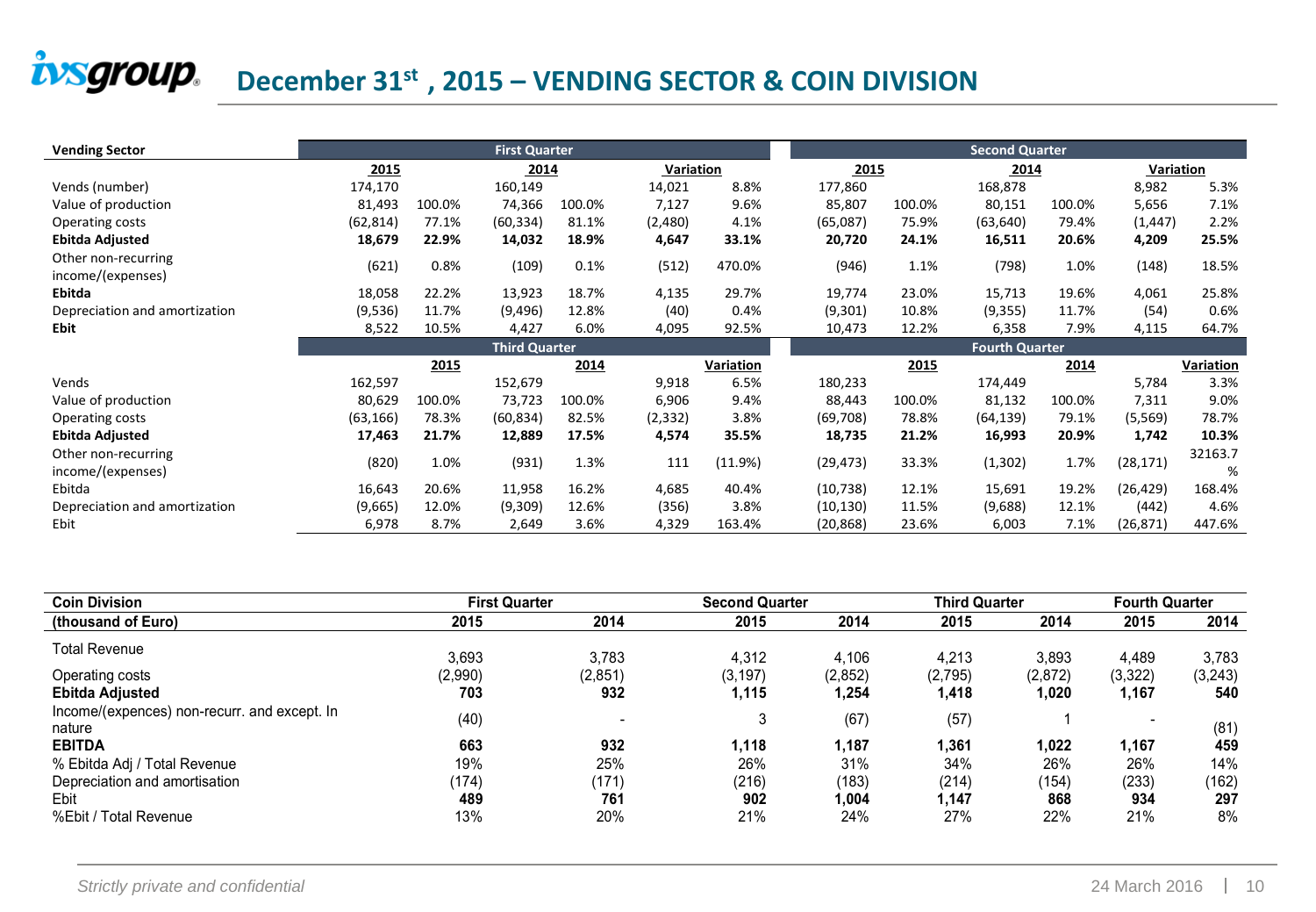### **December 31st , 2015 - CAPEX EVOLUTION**

This analysis does not include extraordinary capex (for ex. from M&A) and payments for capex of previous years.